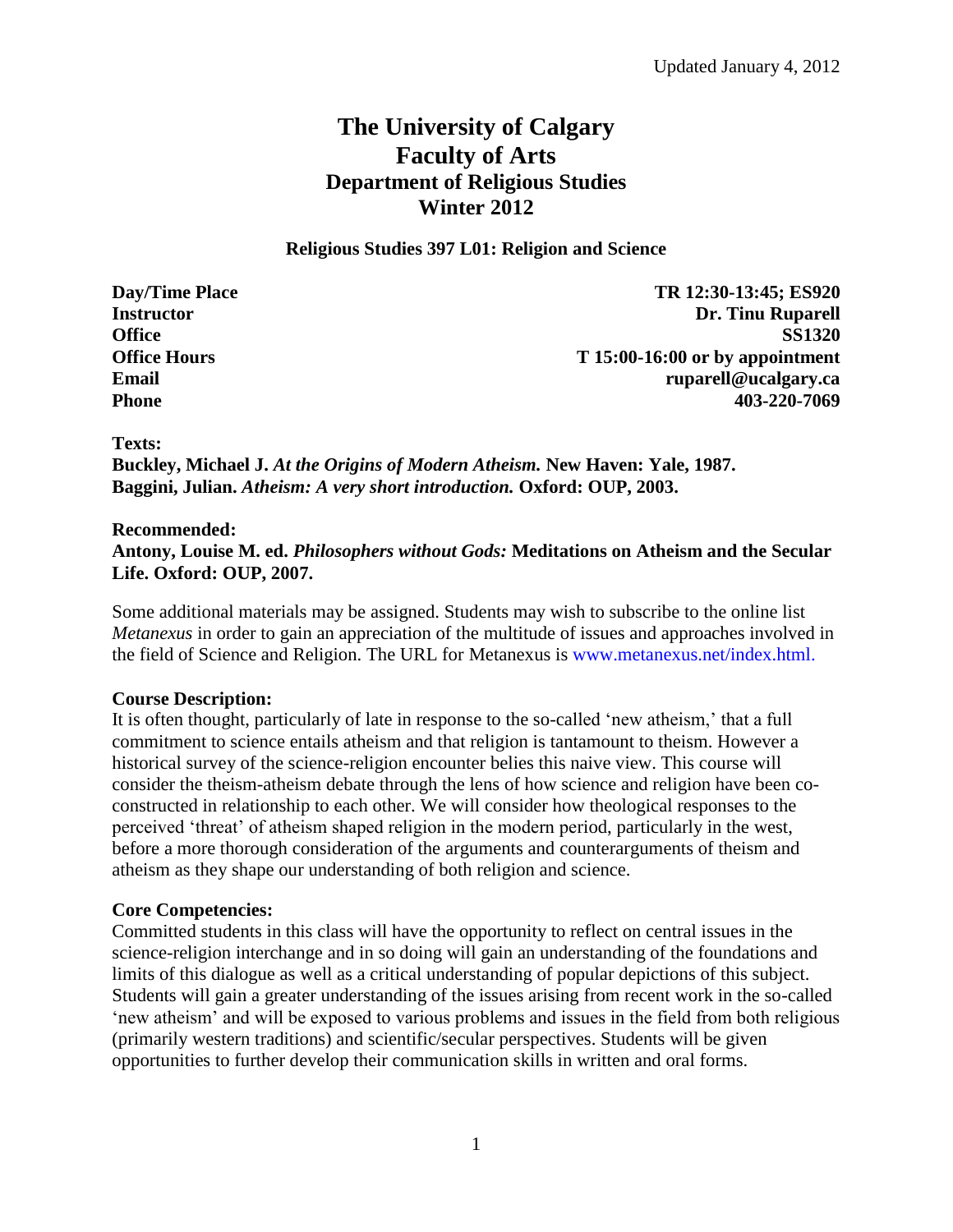# **Course Requirements**

There will be three assessments for this class. Details of assessments will be distributed in class.

| Assessment             | Date        | Weight |
|------------------------|-------------|--------|
| Presentation           | <b>TBA</b>  | 20%    |
| Midterm in-class essay | 28 Feb 2012 | 30%    |
| Final research paper   | 12 Apr 2012 | 50%    |

*\*There will be no registrar-scheduled final exam for this course.*

## **Grading:**

A numerical grade will be given for each course requirement with a letter grade awarded as the cumulative grade for the course. Below is the table approved by the Dept of Religious Studies:

| $A+96-100\%$ A 90-95% |            | A-85-89%       |
|-----------------------|------------|----------------|
| $B+80-84%$            | B 75-79%   | $B - 70 - 74%$ |
| $C+65-69%$            | $C$ 60-64% | $C - 55 - 59%$ |
| $D+53-54%$            | D 50-52%   | $F < 50\%$     |

# **NB. POLICY WITH REGARDING MISSED ASSESSMENTS**

**Test dates are firm. Without acceptable documentation (i.e. medical certificate, police report, bereavement notice, confirmation of religious observance, or court summons) or without PRIOR arrangement with the instructor, missed assessments will be awarded an 'F'.** 

**This policy is intended to encourage diligence and integrity among students as well as to uphold principles of fairness and equality with respect to other students in the class. Excuses other than those listed above will receive little attention.** 

# **Syllabus:**

A complete syllabus will be made available in the first week of class.

### **Academic Honesty**

Plagiarism is not tolerated at the University of Calgary and has serious consequences. Your essays/presentations must be your own work and inadequate referencing may be seen as plagiarism. Please see the relevant sections on Academic Misconduct in the current University Calendar. If you have questions about correct referencing, please consult your instructor.

### **Academic Accommodation**

It is the student's responsibility to request academic accommodations. If you are a student with a documented disability who may require academic accommodation and have not registered with the Disability Resource Centre, please contact their office at 403-220-8237. Students who have not registered with the Disability Resource Centre are not eligible for formal academic accommodation. You are also required to discuss your needs with your instructor no later than **fourteen (14) days** after the start of the course.

### **Blackboard Help**

Go to<http://www.ucalgary.ca/computersupport/onlineservices/blackboard> for Student Help and FAQ's about Blackboard. Troubleshooting tips and a tutorial are available at [http://elearn.ucalgary.ca/blackboard/students.](http://elearn.ucalgary.ca/blackboard/students)